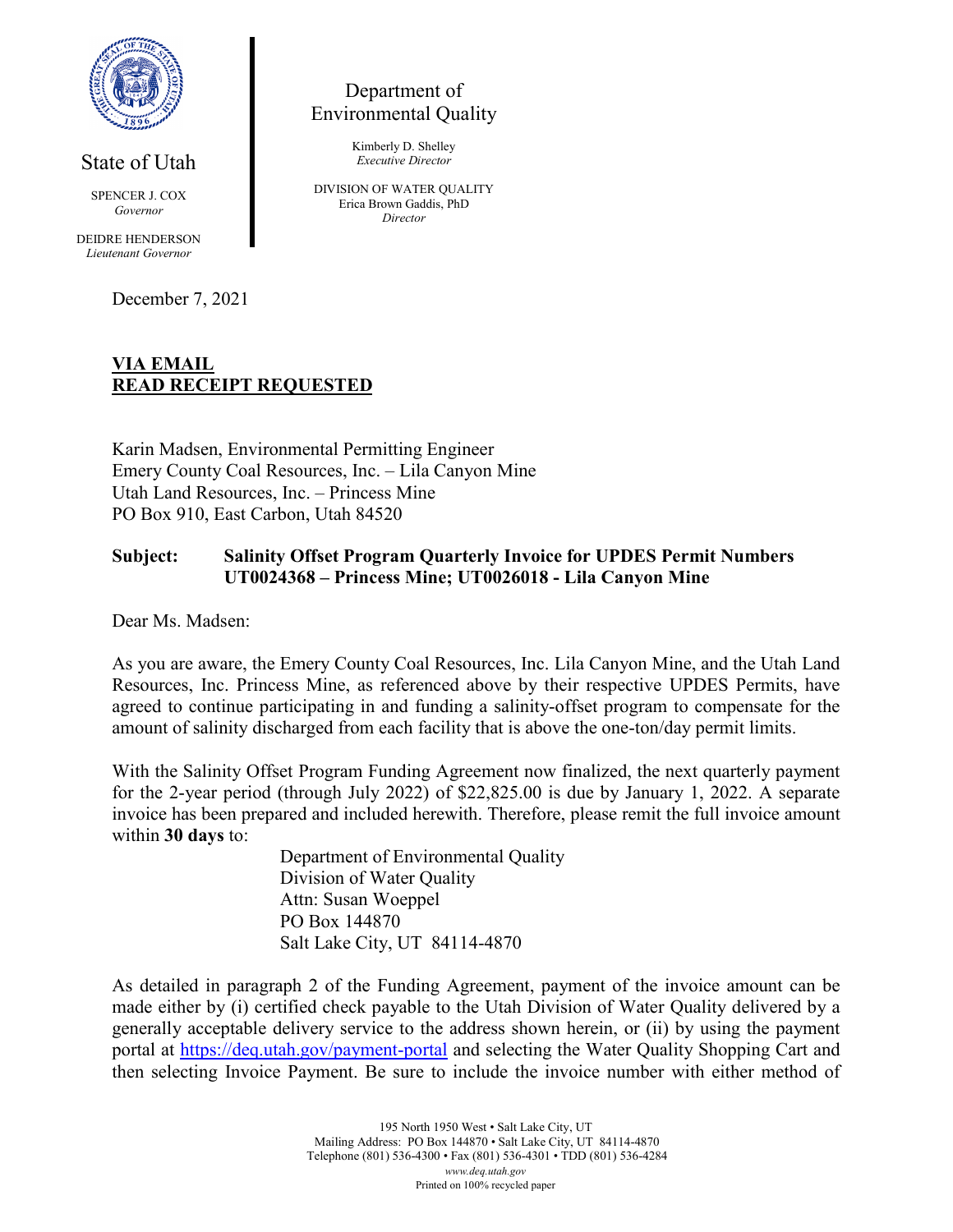#### Page 2 Salinity Offset Funding Invoice for Lila Canyon Mine and Princess Mine **UPDES Permit Nos. UT0026018 & UT0024368**

remittance. DWQ expects all quarterly payments from the mines to be made in accordance with the payment schedule as outlined in paragraph 2 of the Funding Agreement.

Your continued efforts to remain in compliance with the provisions of your UPDES permits are appreciated. If you have any questions with regards to this matter, please contact either Jeff Studenka at (385) 602-7303; [jstudenka@utah.gov,](mailto:jstudenka@utah.gov) or Lucy Parham at (801) 536-4332; [lparham@utah.gov.](mailto:lparham@utah.gov)

Sincerely,

Exicos Andoli

Erica Brown Gaddis, PhD **Director** 

EBG/JKM/DH/JAS/LP/blj

Enclosures: 1. Invoice #227-403

Cc: Via Email

Orion Rogers, Southeast Utah Health Department Russell Seeley, DEQ SE District Engineer Steve Christensen, DOGM Coal Program Manager Mark Quilter, UDAF Salinity Coordinator Lucy Parham, DWQ Salinity Coordinator

DWQ-2021-030942 FILE: UPDES Section 2